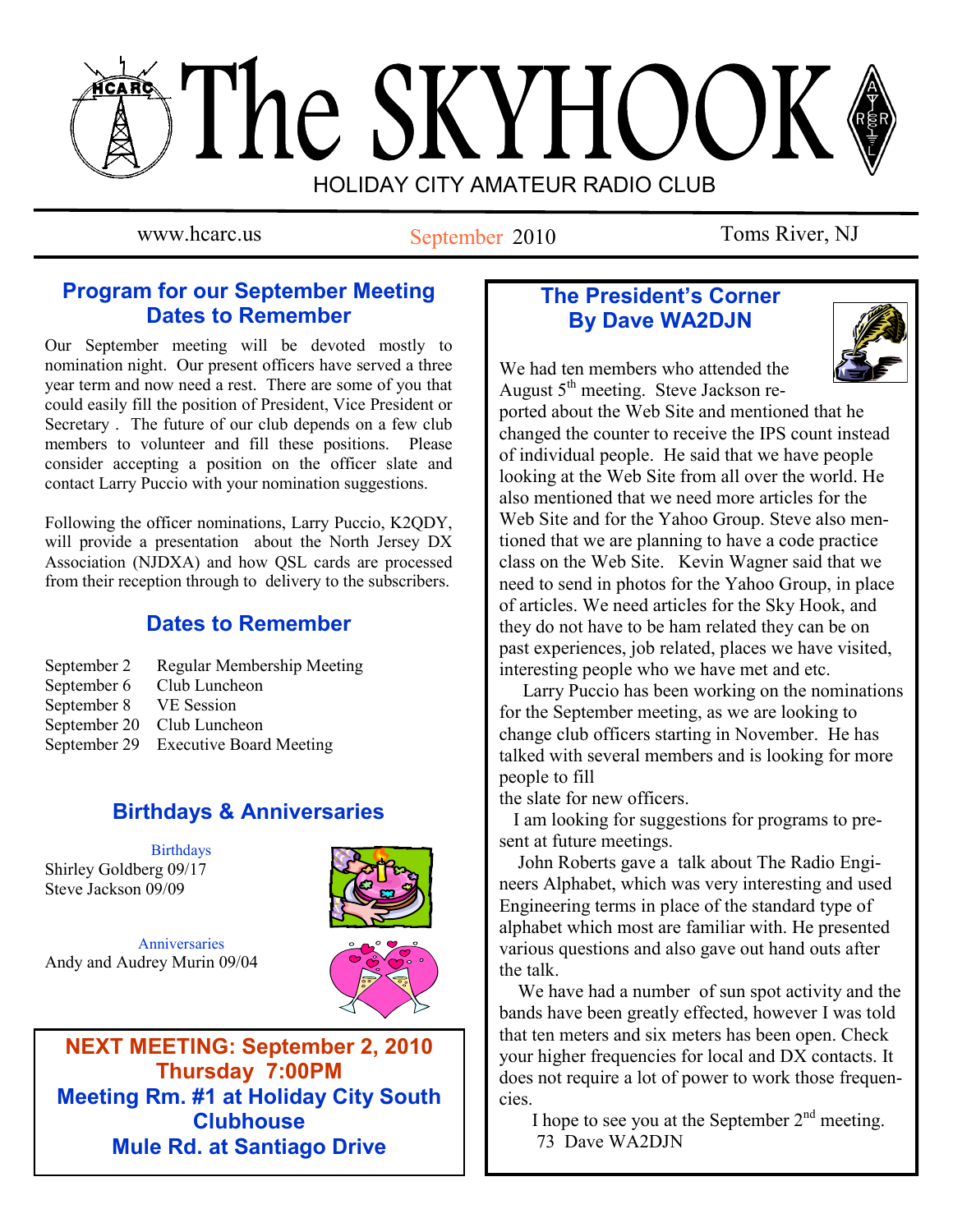## **Sun Spots**

Our hobby, ham radio, and most radio transmission depends on Sun Spots. These dark dots on the suns surface, caused by explosions on the sun, are what are called Sun Spots. These Sun Spots have been recorded since the 1700s and are still being studied today. Sun Spots follow an 11 year cycle. Our present cycle is most interesting in that we should have started the uphill swing of Sun Spots a year or so ago but are just now beginning to emerge. The following internet site is a good location for you to read about Space Weather. <http://spaceweather.com/>

# **QSL, The Beginning**

The following letter was published in the June 1916 edition of QST magazine. The editor"s comments were by the then editor of QST, who is not identified, but is believed to be Hiram Percy Maxim. The letter appeared in an earlier edition of the NJDXA Newsletter and was published again in response to Jim Smith's (VK9NS) query in one of his stories about how this QSL business started.

**QSL** 

The editor received a letter as follows from Mr. Edward C. Andrews of Philadelphia, Pa: I am enclosing a postal which I have received from Mr. W.T. Fraser of Buffalo, N.Y. (8VX) on which he states my signals were heard in Buffalo clear and strong. This is a distance of over 400 miles and I naturally felt somewhat elated as it was accomplished with 1-4 Kw. Chambers open core transformer.

But aside from the fact that this is a fairly good record, I wish to commend the spirit of unselfishness that is quite evident in Mr. Fraser and others who send cards which tell of receiving the signals of a fellow amateur. While these cards of 8VX (Mr. Fraser) may have come to your attention before, I have never seen a notice about it in your magazine. When one goes to the trouble and expense of having a postal printed in order to inform those of whose signals he hears, it seems to me that a long stride has been taken, toward aiding the perfection and inspiration to amateur work.

Until I received word from 8VX, I thought my maximum sending range was seventy-five miles. At Mauch Chunk and the Delaware Gap my signals were slightly stronger than NAI and quite similar to WHE.

## **HCARC Official Badge Ordering**

The club"s official badge maker is the Capital Engraving Co. in Longview, WA. To order a badge, simply call Capital at 1- 800-628-4985 after 1PM M-F. All that is required is to give your call and first name and your mail address. Use your credit card to pay. Cost is \$12.50 plus \$2 S&H. Al Ross WA7UQE will take care of you and create an official logo and club name on your personal badge.

## *Our VE Crew*

Murray KD2IN, Bill AC2F, John K2JWH, Ed W1EAP, Larry K2QDY, Jamie W2QO, John KQ4WR, Jack KC2FS, Stan KB2PD Steve N2WLH, Kevin W2FA Ed WA2NDA.

## **CLUB COMMITTEES**

*Refreshments:* John K2WJH, Carl W2PTZ *www.hcarc.us Webmaster*: Steve N2WLH, Kevin W2FA *Publicity:* Ed W1EAP *Programs*: Murray KD2IN *Sunshine*: Ed W1EAP *Event Food Committee*: Vacant *Field Day*: Larry K2QDY *VE Sessions*: Bill AC2F, Larry K2QDY plus the "crew" *Skyhook*: Larry K2QDY *Funds Raising*: Vacant *Membership*: Bill AC2F

#### HOLIDAY CITY AMATEUR RADIO CLUB Toms River, New Jersey

W2HC Trustee Don Smith

Web Site www.hcarc.us<br>Dave Ottenberg President Dave Ottenberg WA2DJN 732 505-5953 Vice President Ed Picciuti W1EAP 732 736-0955 Secretary Norm Smith W2PXE 732 920-5423 Treasurer Joe Militano KC2QLA 732 657-7092 Executive Board Don Smith W2III 732 505-4821 Executive Board Larry Puccio K2QDY 732 349-2950 Executive Board Bill Haldane AC2F 732 240-7064 Executive Board John Hann W2JWH 609 660-0985

Membership is open to all interested persons. Ham license is not required. Dues are \$20.00 per year, payable Jan. 1st . Members joining during the year will have the dues prorated. Family membership \$10.00

------------------------------------------- Meetings are held on the first Thursday of every month, at 7:00 pm. Location: Meeting Room #1 in the Holiday City South Clubhouse. Directions: Go to Mule Rd. and to the corner of Santiago Drive. Turn into Santiago Dr., then into the parking lot in front of the pool. Enter bldg. on right.

The SKYHOOK is published monthly. Editor and Publisher: Larry Puccio K2QDY phone: 732 349-2950 E-mail lpuccio1@comcast.net<br>Send all newsletter items to: Larry Puccio 22 Sabinas Street Larry Puccio 22 Sabinas Street Toms River, NJ 08757-6445

------------------------------------------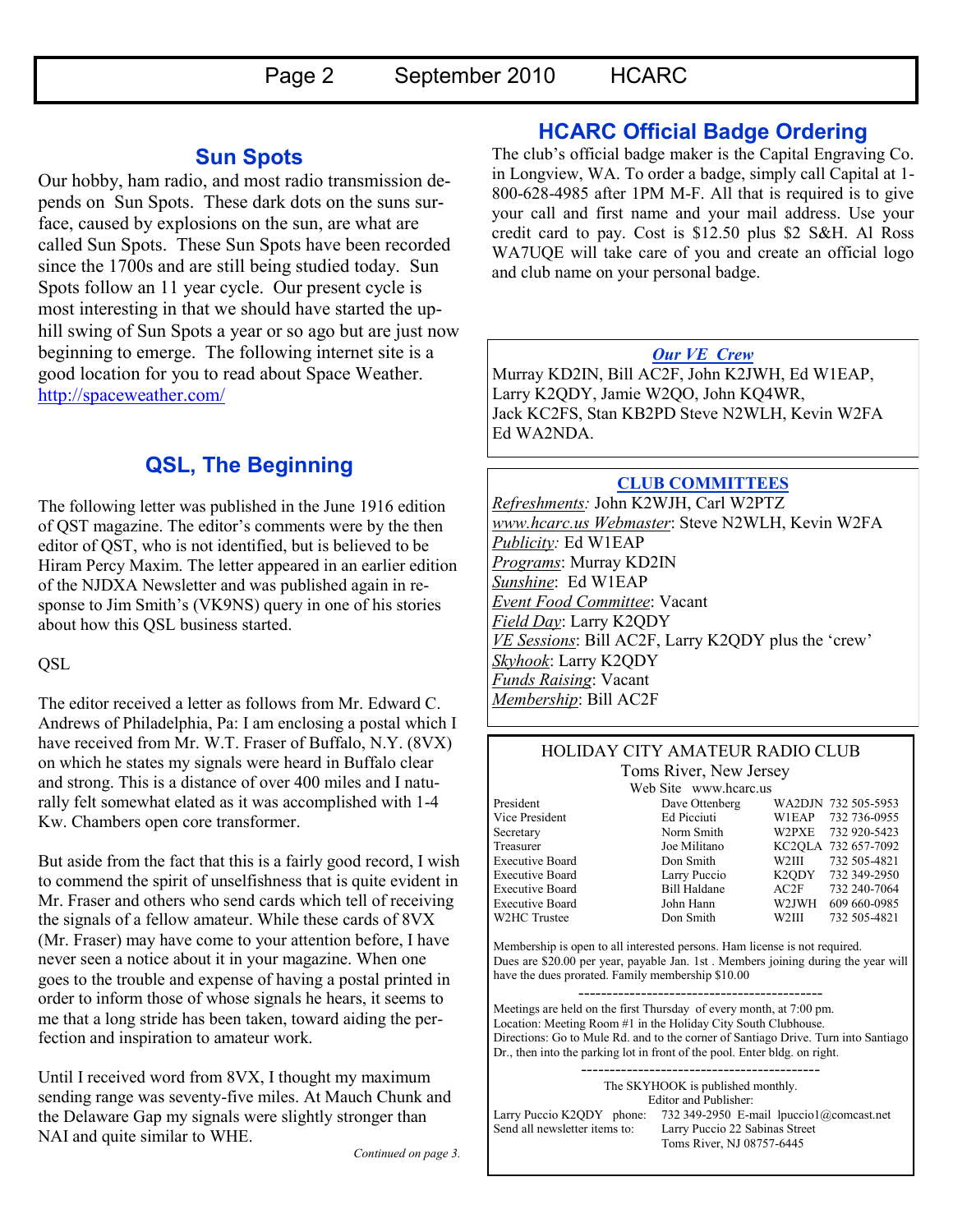#### *Continued from page 2.*

I would urge upon the members of the A.R.R.L. and the readers of QST to notify by postal and by the very next mail the owner of the station whose signals they hear and to give such other information as they think of aid or inspiration to the recipient.

Respectfully, (Sgd) Edward C. Andrews, 8TQ.

EDITORS COMMENT: The idea of notifying the amateurs is a fine one, and the Editor earnestly recommends that all of our readers adopt this plan. At small expense, a postal can be had and on it printed a short description of the receiving station and other data which bring the amateurs of our great organization in closer touch with each other.

## **Why Use PSK31 and Digital Radio? By Murray kd2in**

Some Hams who are using sideband voice (SSB) to make contacts may ask "what good would digital radio do for me"? Here are a few answers.

1. You don"t give up voice SSB in order to add digital modes. You are adding them to what your radio already does. You just switch back and forth as you wish.

2. Digital modes such as PSK31, RTTY and others use all the same bands as SSB, though most PSK31 is found on 20M.

3. You don"t use a microphone to make contacts. Some Hams don"t have the clearest speaking voice, or lack confidence in making contacts via SSB. In digital radio you simply use your keyboard, mouse and screen software to make contacts.

4. Digital works fine with low power. No amplifier, tower or beams? No problem. Even a simple attic dipole will make DX contacts fine with PSK31. (PSK31 stands for phase shift keying, version 3.1.)

5. Software you would need? It is free and available on the Web. I use Digipan.

6. Little or no typing is needed to make a contact. Almost all the needed words to call CQ, answer a call, give your station rig info., location or personal details, are preset in Macro buttons on the screen.. Just a click of the mouse and you are one the air and a few more clicks and you have made a QSO and even logged it!

7. If you do wish to type your own comments or replies to questions during a QSO, you simply type them during the QSO to add to the Macros for the rest of the contact.

8. A big plus is that you don"t cause TVI or other interference to neighbors. For some this is important and a big reason for refraining from getting on the air during most of the 24 hours of the day. Not a problem with digital. Go to it!

Later, again with free software, you can do RTTY (Radio Tele-typing), SloScan TV and even Keyboard CW. There are even programs that will read CW on the screen.

> Are There Any Negatives to Digital? Yes, a few, but not any big problems.

1. You will need an interface between your computer and radio. You can build your own from a kit, parts from an article, or buy one ready made. Relatively easy to set up. It will work with all digital modes.

2. You do need a computer.

3. You need to be able to type a bit now and then, so some keyboard skills are needed.

You will need some help in getting started. That is available from club members already doing PSK31 and other digital modes.

Any questions? Contact me via email or by phone: 732 505 6860. [kd2in@arrl.net](mailto:kd2in@arrl.net)

#### 73,

Murray Goldberg KD2IN

#### **UPGRADE TO WI FI BLOCKS SENDING/ RECEIVING OF ECHOLINK AUDIO**

This past year, after buying a laptop for use in other locations in my home aside from where the desktop was located, I installed a router. It is a Cisco Systems Wireless-G model. It works fine for everything except for Echolink. When I did a test transmission via the Echolink, test for 2 way communication, I learned that I had some kind of 'firewall' problem that was causing the problem. The Echolink site help feature led me to lots of good information about router problems for Echolink two-way transmission. I was able to get some directions and data for my model router, and suggestions for how to do an 'exception' in the firewall for Echolink. Next I went to my software for the router which is part of it's original installation package. After fumbling around the router software, looking for where to make the changes, I finally found the page where the info could be written in.

 After redoing the Echolink test I found I had cleared the problem. Whew! What a relief.

 I didn't give the specific data in this article for anyone else to use, because each router is different and it might involve the computer or Internet cable modem as well. So I suggest that you go to the help information in Echolink and start from there. It worked for me and I feel confident it should work for you too.

Murray KD2IN